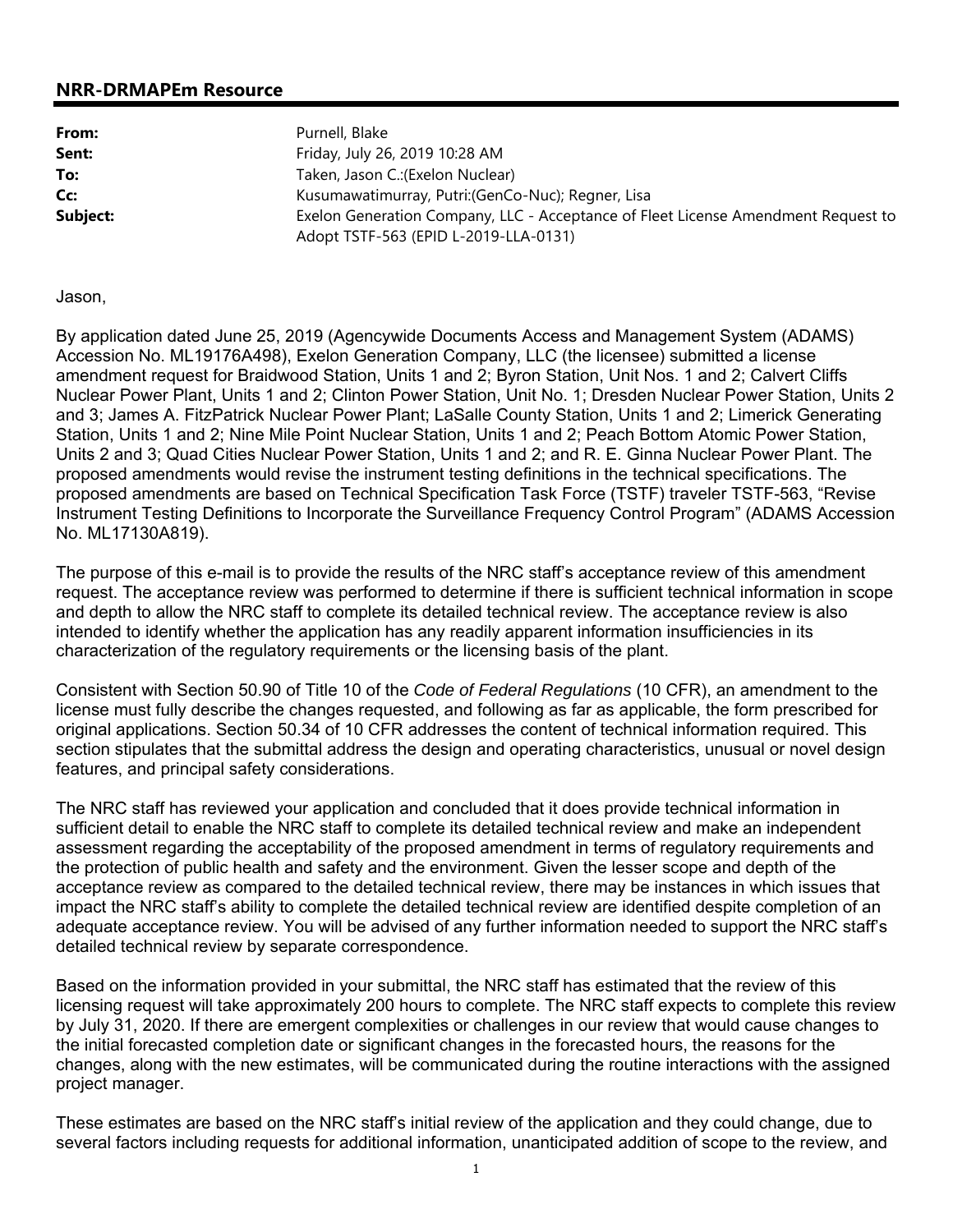review by NRC advisory committees or hearing-related activities. Additional delay may occur if the submittal is provided to the NRC in advance or in parallel with industry program initiatives or pilot applications.

If you have any questions, please contact me at (301) 415-1380.

Sincerely,

Blake Purnell, Project Manager Plant Licensing Branch III Division of Operating Reactor Licensing Office of Nuclear Reactor Regulation

Docket Nos. STN 50-456, STN 50-457, STN 50-454, STN 50-455, 50-317, 50-318, 50-461, 50-237, 50-249, 50-333, 50-373, 50-374, 50-352, 50-353, 50-220, 50-410, 50-277, 50-278, 50-254, 50-265, and 50-244